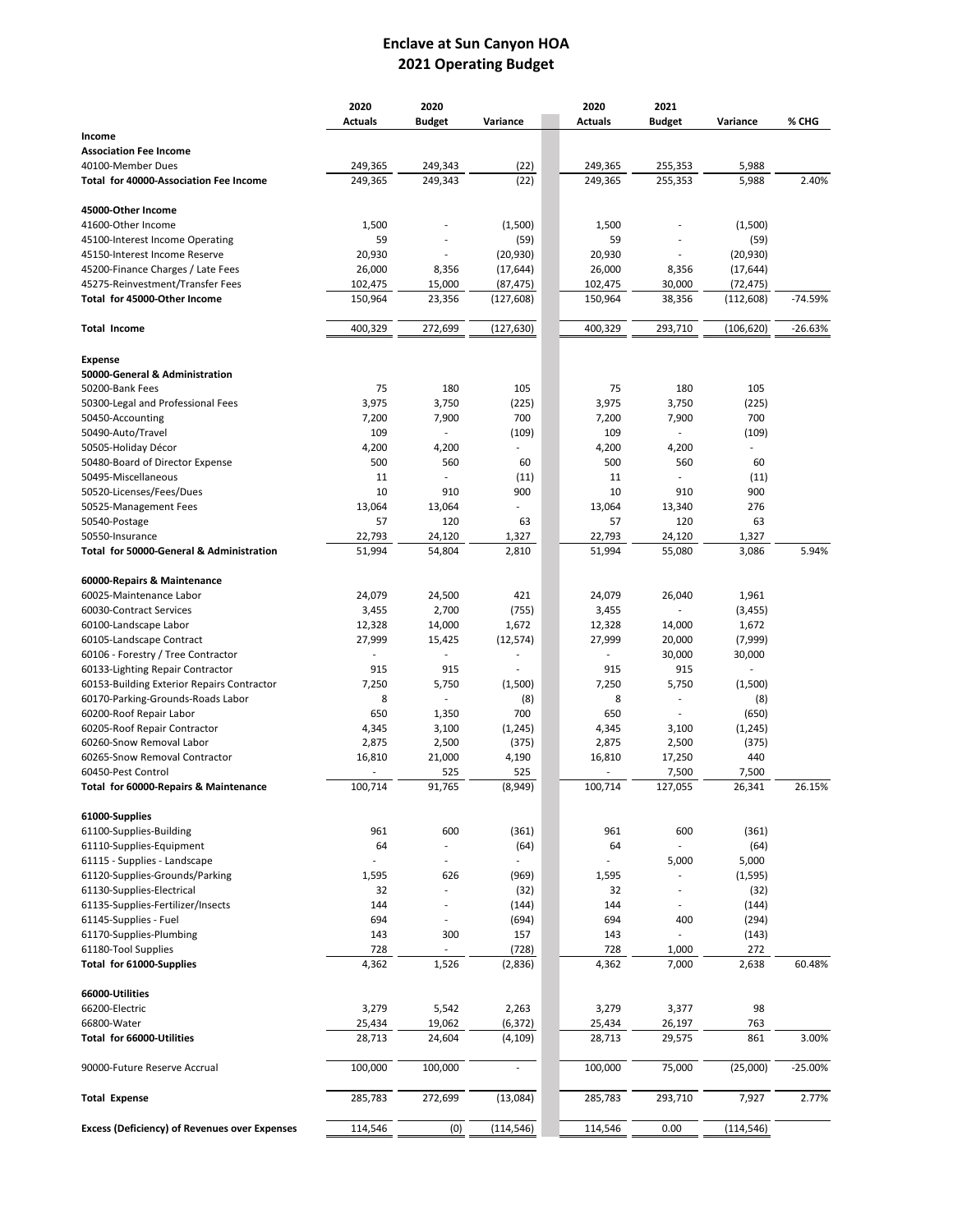## Enclave at Sun Canyon HOA Capital Budget 2021

|                                                                    |                |                | Estimat                                |                |              |              |              |              |              |              |              |              |              |
|--------------------------------------------------------------------|----------------|----------------|----------------------------------------|----------------|--------------|--------------|--------------|--------------|--------------|--------------|--------------|--------------|--------------|
|                                                                    | Useful         | Remain         | Replacem                               |                | <b>BUDGE</b> | <b>BUDGE</b> | <b>BUDGE</b> | <b>BUDGE</b> | <b>BUDGE</b> | <b>BUDGE</b> | <b>BUDGE</b> | <b>BUDGE</b> | <b>BUDGE</b> |
| ID #Component Name                                                 | (yrs)          | Useful         | Cost                                   | 2020 ACTUADE21 |              | 2022         | 2023         | 2024         | 2025         | 2026         | 2027         | 2028         | 2029         |
| 104 Balcony Decking - Seal                                         | $\overline{4}$ | $\overline{2}$ | 11.400                                 |                |              |              |              | 6,500        | 6,500        |              |              | 15,321       |              |
| 105 Balcony Decking - Resurface                                    | 24             | 22             | 53,200                                 | 37,325         |              |              |              |              |              |              |              |              |              |
| 202 Asphalt - Seal/Repair                                          | $\overline{4}$ | $\overline{2}$ | 10.000                                 | 25,294         |              |              |              | 11,941       |              |              |              | 13,439       |              |
| Parking Lots - 4 Spots                                             |                |                |                                        | 17,343         |              | 20,000       |              |              |              |              |              |              |              |
| 321 Landscape Lights - Replace                                     | 5              | 3              | 3,150                                  |                | 3,442        |              |              |              |              | 3,990        |              |              |              |
| 324 Exterior Lights - Replace                                      | 15             | 13             | 20,000                                 |                |              |              |              |              |              |              |              |              |              |
| 403 Mailboxes - Replace                                            | 20             | 18             | 4,950                                  |                |              |              |              |              |              |              |              |              |              |
| 700 Unit Placards - Replace                                        | 25             | 23             | 4,000                                  |                |              |              |              |              |              |              |              |              |              |
| 701 Entry Doors - Replace                                          | 25             | 23             | 37,500                                 |                |              |              |              |              |              |              |              |              |              |
| 702 Garage Doors - Replace                                         | 25             | 23             | 70,000                                 |                |              |              |              |              |              |              |              |              |              |
| 703 Glass/Metal Doors - Replace                                    | 25             | 23             | 67,500                                 |                |              |              |              |              |              |              |              |              |              |
| 1003 Irrigation Controllers - Replace                              | 12             | 10             | 3,750                                  |                |              |              |              |              |              |              |              | 5,040        |              |
| 1107 Metal Railings - Repaint                                      | $\overline{4}$ | $\overline{2}$ | 11,100                                 |                |              |              |              |              |              |              |              |              |              |
| 1115 Metal Siding - Replace                                        | 30             | 28             | 20,300                                 |                |              |              |              |              |              |              |              |              |              |
| 1127 Wood Surfaces - Paint (A)                                     | $\overline{2}$ | $\mathbf 0$    | 38,500                                 |                |              |              |              |              |              |              |              |              | 53,293       |
| 1127 Wood Surfaces - Paint (B)                                     | 5              | 3              | 21,600                                 | 76,042         | 68,000       | 69,020       | 70,055       | 71,106       | 72,173       | 73,255       | 74,354       | 75,469       |              |
| 1128 Wood Surfaces - Partial Replace                               | 15             | 13             | 17,050                                 |                |              |              |              |              |              |              |              |              |              |
| 1130 Window/Door Caulking - Replace                                | 25             | 23             | 76,500                                 |                |              |              |              |              |              |              |              |              |              |
| 1250 Snowmelt Systems - Replace                                    | 30             | 28             | 196,500                                |                |              |              |              |              |              |              |              |              |              |
| 1301 Green Roofing - Replace                                       | 40             | 38             | 77,000                                 |                |              |              |              |              |              |              |              |              |              |
| 1308 Metal Seam Roof - Replace                                     | 30             | 28             | 84,750                                 |                |              |              |              |              |              |              |              |              |              |
| 1309 Built-Up Roof - Replace                                       | 18             | 16             | 108,000                                |                |              |              |              |              |              |              |              |              |              |
| 1705 Planters - Waterproof                                         | 20             | 18             | 6,000                                  |                |              |              |              |              |              |              |              |              |              |
| 1901 Panels - Replace                                              | 15             | 13             | 5,250                                  |                |              |              |              |              |              |              |              |              |              |
| <b>Bridge</b>                                                      |                |                | 80,000                                 | 51,149         |              |              |              |              |              |              |              |              |              |
| Landscape Projects                                                 |                |                | 20,000                                 | 25,391         |              |              |              |              |              |              |              |              |              |
|                                                                    |                |                |                                        | 232,544        | 71,442       | 89,020       | 70,055       | 89,547       | 78,673       | 77,245       | 74,354       | 109,269      | 53,293       |
|                                                                    |                |                |                                        |                |              |              |              |              |              |              |              |              |              |
| Anticipated Beginning Capital Balance Assumes Bad Debt W/O         |                |                |                                        | 79,128         | 61,130       | 64,688       | 52,168       | 60,142       | 50,186       | 52,696       | 58,256       | 68,364       | 45,246       |
|                                                                    |                |                | Actual / Budgeted Reserve Placement    | 100,000        | 75,000       | 76,500       | 78,030       | 79,591       | 81,182       | 82,806       | 84,462       | 86,151       | 87,874       |
|                                                                    |                |                | Special Assessment                     |                |              |              |              |              |              |              |              |              |              |
| Excess Revenues over Expenses elected to be transferred to reserve |                |                |                                        | 114,546        |              |              |              |              |              |              |              |              |              |
|                                                                    |                |                | Budgeted Capital Expenses (from above) | (232, 544)     | (71, 442)    | (89,020)     | (70, 055)    | (89, 547)    | (78, 673)    | (77, 245)    | (74, 354)    | (109, 269)   | (53, 293)    |
|                                                                    |                |                | Anticipated Ending Capital Balance     | 61,130         | 64,688       | 52,168       | 60,142       | 50,186       | 52,696       | 58,256       | 68,364       | 45,246       | 79,828       |
|                                                                    |                |                |                                        |                |              |              |              |              |              |              |              |              |              |
|                                                                    |                |                | Fully Funded Reserve Balance           | 261,465        | 317,999      | 329,799      | 429,025      | 481,524      | 550,771      | 616,139      | 687,477      | 752,704      | 831,773      |
|                                                                    |                |                | Coverage                               | 23.4%          | 20.3%        | 15.8%        | 14.0%        | 10.4%        | 9.6%         | 9.5%         | 9.9%         | 6.0%         | 9.6%         |
|                                                                    |                |                |                                        |                |              |              |              |              |              |              |              |              |              |
| Painting SchectO20                                                 |                |                |                                        | 2021           | 2022         | 2023         | 2024         | 2025         | 2026         | 2027         | 2028         |              |              |
|                                                                    |                |                |                                        | Unit #'s17/18  |              | 30           | 13/14        |              |              |              |              |              |              |
|                                                                    |                |                |                                        |                | 34/35        | 28/29        | 15/16        |              |              |              |              |              |              |
|                                                                    |                |                |                                        |                | 32/33        | 26/27        | 19/20        |              |              |              |              |              |              |
|                                                                    |                |                |                                        |                | 31           | 24/25        | 21/22        |              |              |              |              |              |              |